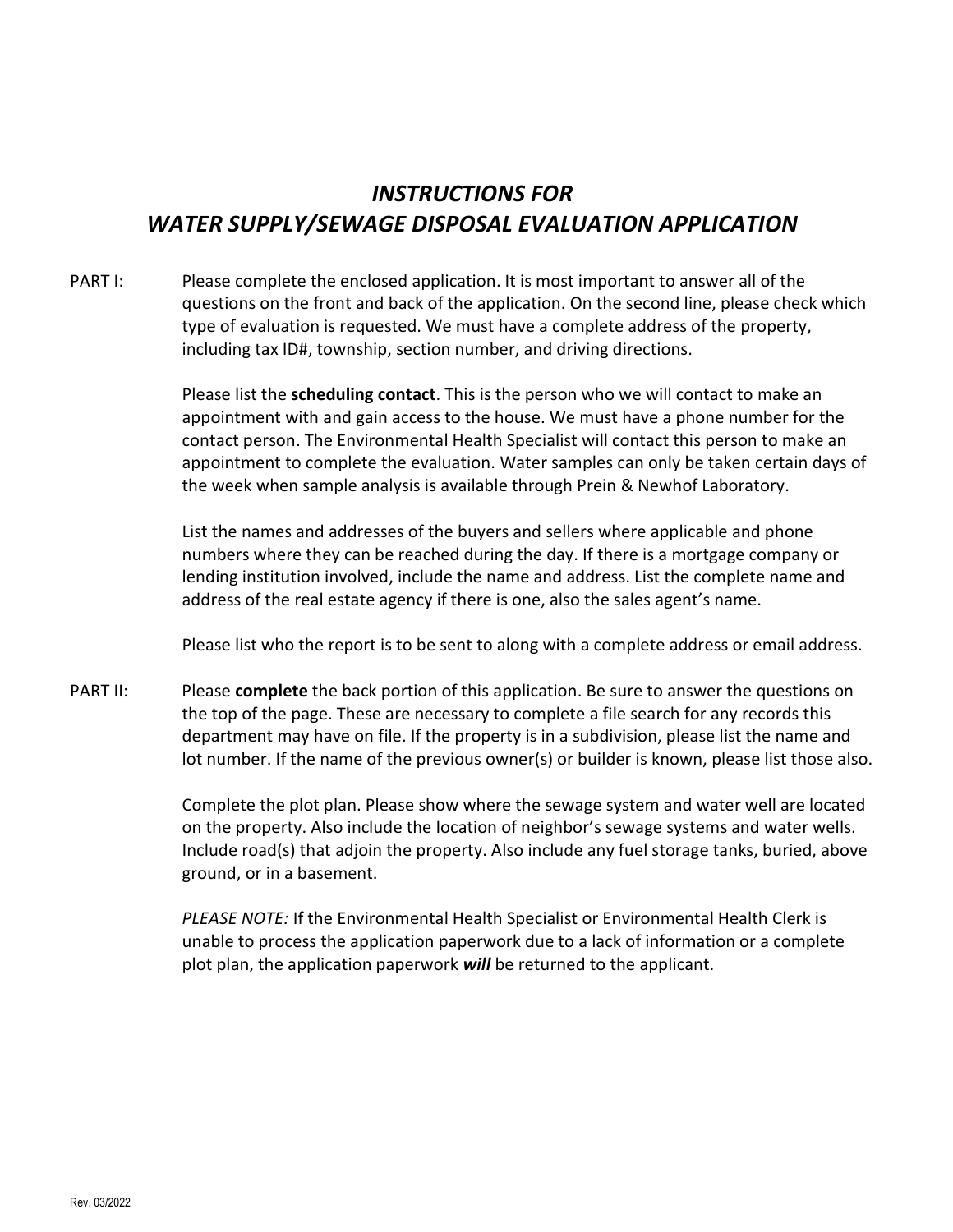| PART III: | Determine the fee for application as follows: |  |
|-----------|-----------------------------------------------|--|
|           |                                               |  |
|           |                                               |  |
|           |                                               |  |
|           |                                               |  |

\*\*Please be sure to inform the Health Department if you need Lead Water sampling at the time of your application. You will be charged another Water Supply Evaluation fee if our Department must make an additional site visit to re-sample Lead.\*\*

## PLEASE NOTE: Bacteriological and Partial Chemistry (including Nitrate) Water Testing Fees have been included in the fees above.

Please make ONE check payable to:

Mid-Michigan District Health Department (MMDHD)

Send check and application forms to one of the following addresses according to the location of your property:

| <b>Clinton Branch Office</b> | <b>Gratiot Branch Office</b> | <b>Montcalm Branch Office</b> |
|------------------------------|------------------------------|-------------------------------|
| 1307 E. Townsend Rd.         | 151 Commerce Dr.             | 615 N. State St., Ste 1       |
| St. Johns, MI 48879          | Ithaca, MI 48847             | Stanton, MI 48888             |
| (989) 227-3110               | (989) 875-1002               | (989) 831-3607                |

## IMPORTANT NOTES TO REMEMBER:

- 1. All water samples will be sent to the Kent County Regional Lab unless prior arrangements have been made with a private laboratory. Consult the Environmental Health Specialist for further information.
- 2. Septic tanks are required to be pumped and a completed "pump card" received in this department prior to the release of the report.
- 3. Lack of completed information on the application may result in it being sent back to the applicant, creating unwanted delays in processing.
- 4. We do not release partial reports.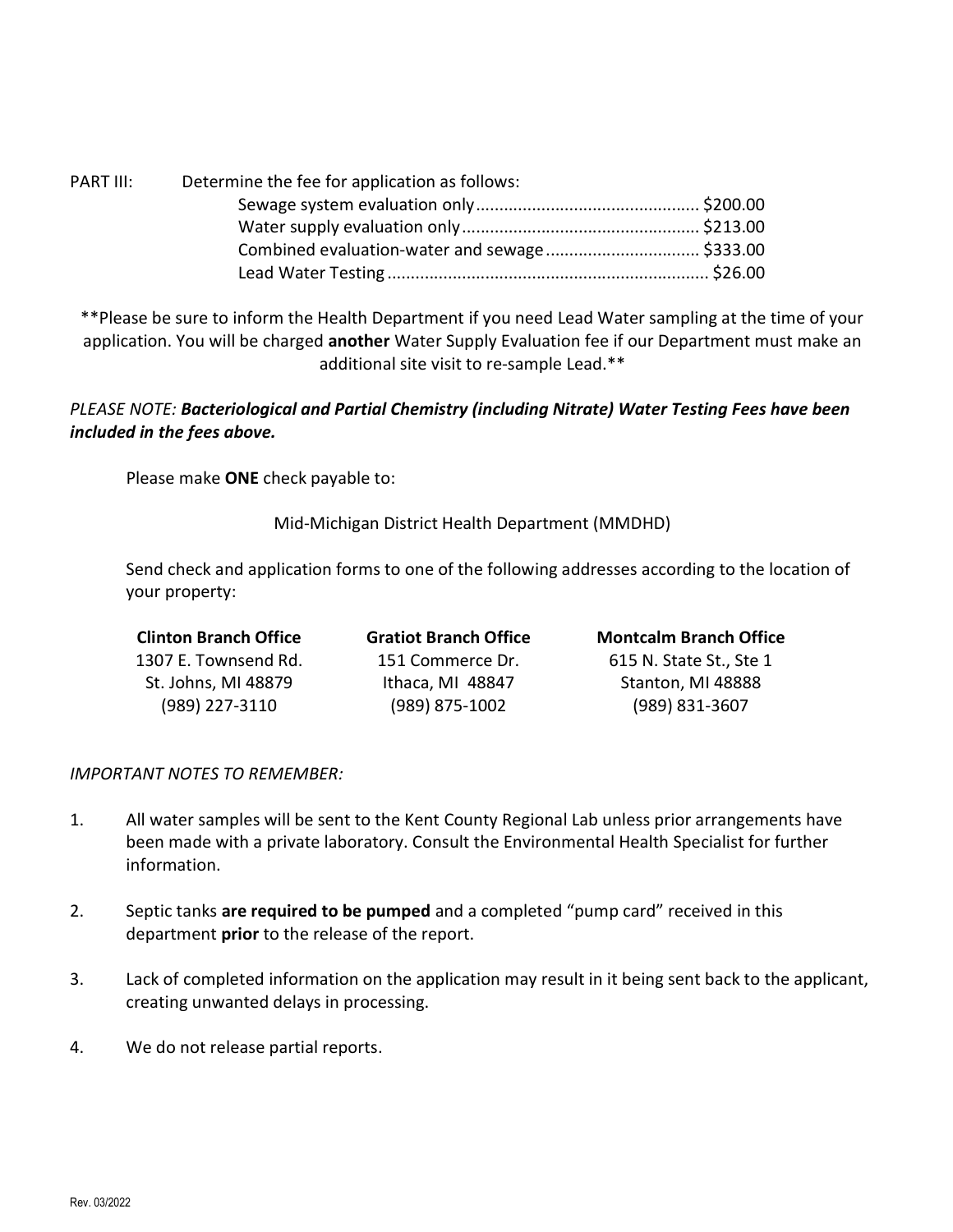

**Clinton Office** 1307 E. Townsend Rd. St. Johns, MI 48879 989-224-2195

**Gratiot Office** 151 Commerce Dr. Ithaca, MI 48847 989-875-3681

**Montcalm Office** 615 N. State St. Stanton, MI 48888 989-831-5237

### EVALUATION APPLICATION WATER SUPPLY-SEWAGE DISPOSAL SYSTEM

The purpose of a water supply/sewage disposal system evaluation is to provide a skilled, professionally objective review of the condition of the existing individual water supply and sewage disposal systems. Since many factors contribute to the proper functioning or failure of water supply or sewage disposal system, observations made and statements made in the final report do not constitute a guarantee by Mid-Michigan District Health Department that successful operation is assured.

|                            |  | EVALUATION REQUESTED:        WATER SUPPLY ________________LEAD? ________________ SEWAGE DISPOSAL __________            |
|----------------------------|--|------------------------------------------------------------------------------------------------------------------------|
| PROPERTY LOCATION:         |  |                                                                                                                        |
|                            |  |                                                                                                                        |
|                            |  |                                                                                                                        |
|                            |  |                                                                                                                        |
|                            |  |                                                                                                                        |
|                            |  | <u> 1989 - Johann Barn, mars ann an t-Amhain ann an t-Amhain ann an t-Amhain ann an t-Amhain an t-Amhain ann an t-</u> |
| SCHEDULING CONTACT:        |  |                                                                                                                        |
| SELLER/OWNER:              |  |                                                                                                                        |
|                            |  |                                                                                                                        |
|                            |  |                                                                                                                        |
| <b>BUYER:</b>              |  |                                                                                                                        |
|                            |  |                                                                                                                        |
|                            |  |                                                                                                                        |
| <b>MORTGAGE COMPANY:</b>   |  | NAME                                                                                                                   |
| <b>REAL ESTATE AGENCY:</b> |  |                                                                                                                        |
| <b>SALES AGENT:</b>        |  |                                                                                                                        |
| <b>SEND REPORT TO:</b>     |  |                                                                                                                        |
|                            |  |                                                                                                                        |
|                            |  |                                                                                                                        |
|                            |  |                                                                                                                        |

COMPLETE BACK PORTION OF APPLICATION WITH PLOT PLAN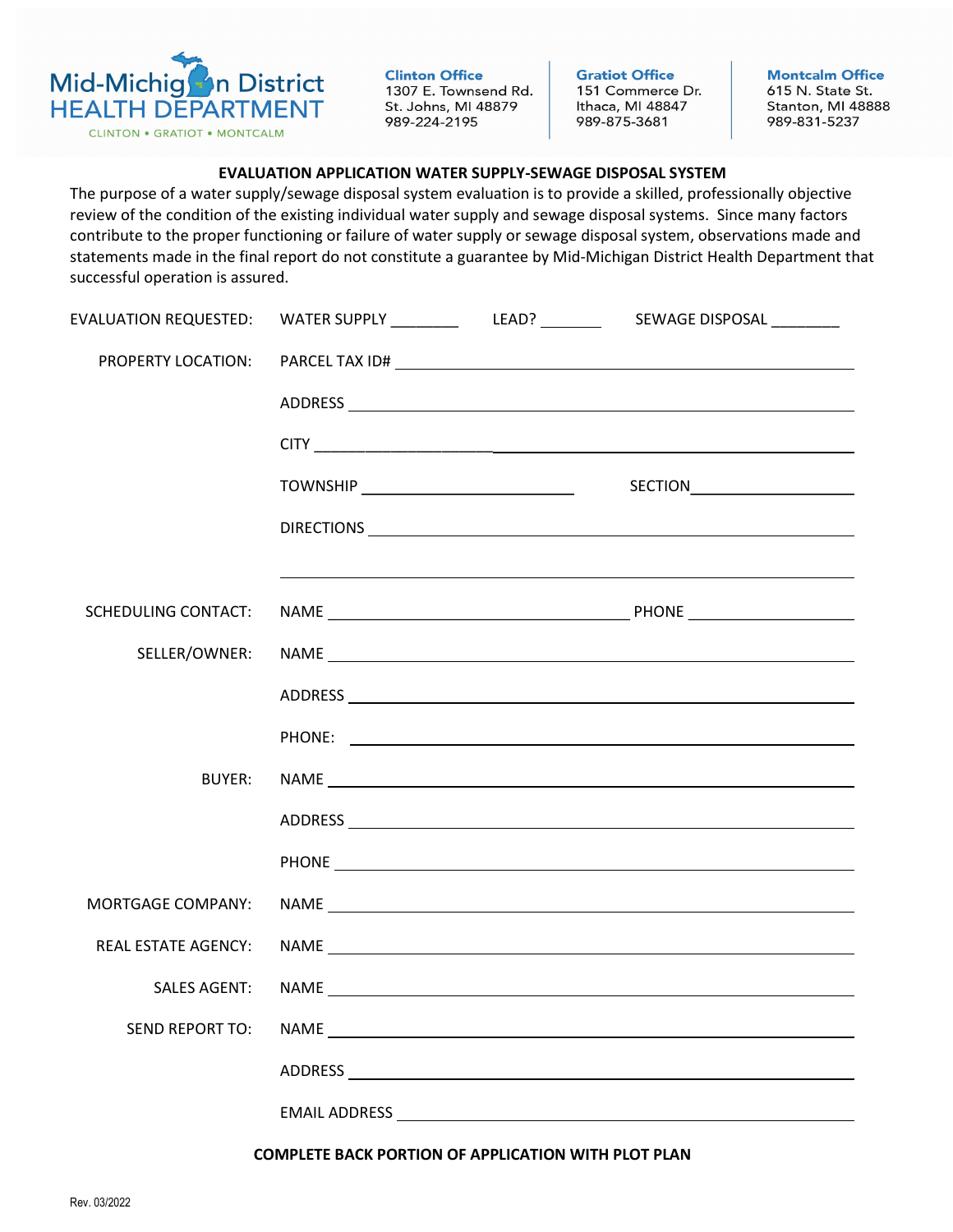### NOTE:

## PLEASE PROVIDE THE FOLLOWING INFORMATION. COMPLETION OF THIS INFORMATION AIDS IN RECORD SEARCH AND AVOIDS DELAYS IN SCHEDULING. LACK OF THE FOLLOWING INFORMATION CAN PREVENT THE SCHEDULING OF THE EVALUATION.

| AGE OF HOUSE _________     |                                                                                                      |
|----------------------------|------------------------------------------------------------------------------------------------------|
|                            |                                                                                                      |
| ON PUBLIC/MUNICIPAL SEWER? | ON PUBLIC/MUNICIPAL WATER?                                                                           |
| APPLICANT'S                |                                                                                                      |
|                            | PLOT PLAN - SHOW LOCATION OF SEPTIC TANK(S), DRAINFIELD(S), WATER WELL(S), FUEL TANKS, ROADS, HOUSE, |

AND DISTANCE FROM PROPERTY LINES.

N

W

experiments and the contract of the contract of the contract of the contract of the contract of the contract of